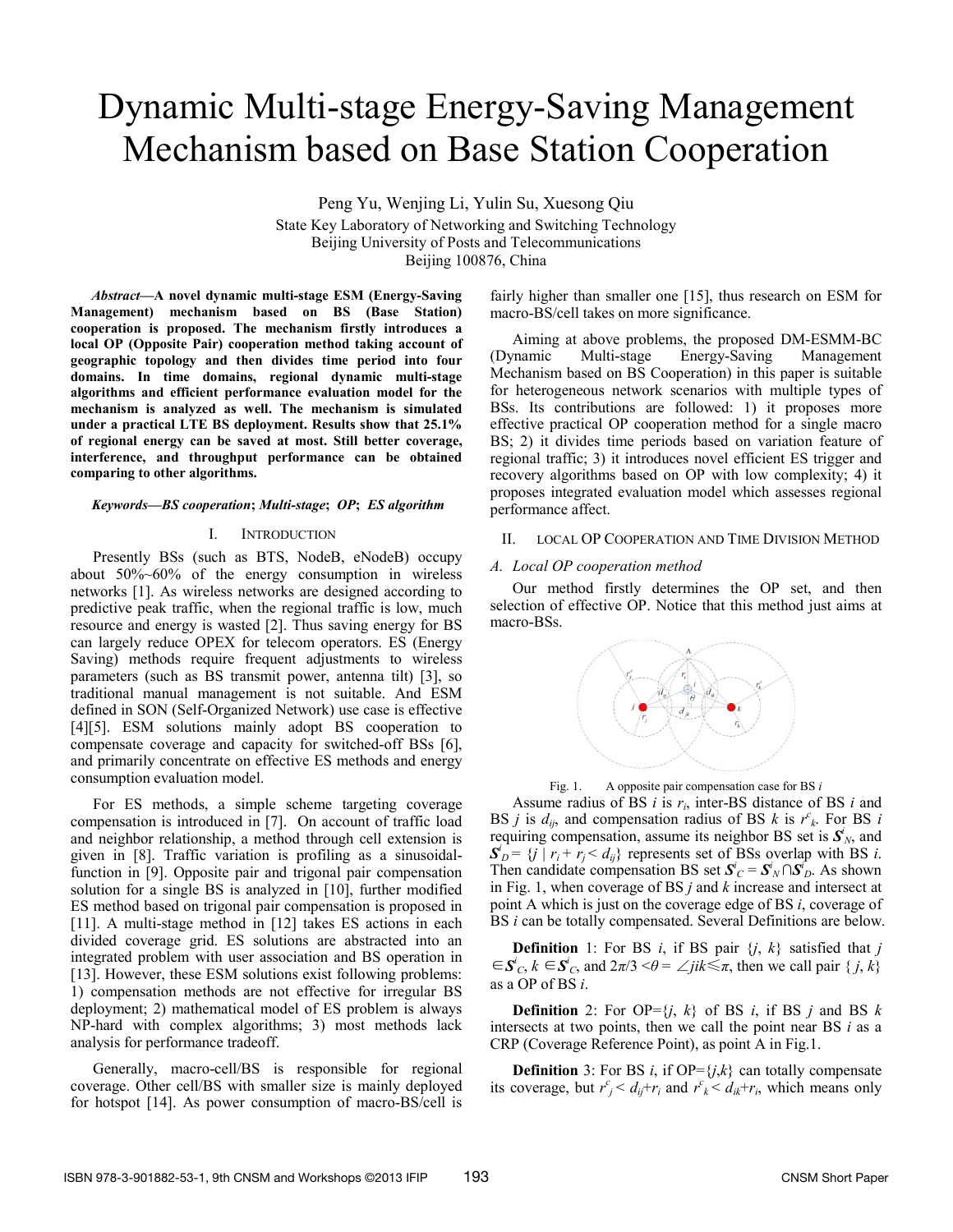BS *j* or BS *k* could not cover BS *i* entirely, then we call this OP as an EOP (Effective OP).

Then we construct the following two-dimension axis for BS *i* in Fig.2 and obtain Theorem 1.

**Theorem** 1: For EOP= $\{j, k\}$  of BS *i*, when CRP slides on coverage of BS *i*, only one solution exists with  $r^c / r^c = d_{ij}/d_{ik}$ .





Proof: as shown in Fig.2, for EOP of BS  $i, \alpha \in (\theta_1, \pi \theta_2)$ . Assume  $f(\alpha) = r^c_j(\alpha)/r^c_k(\alpha)$ . Then  $f(\alpha)$  is monotone decreasing in this domain. Then maximal value of  $f(\alpha)$  is obtained when *α*=*θ*<sub>1</sub>. Similarly, minimal value of  $f(\alpha)$  is obtained when  $\alpha = \pi$ - $\theta_2$ . Under practical networks,  $d_i \rightarrow r_i$  and  $d_i \rightarrow r_k$ . With definition 1 we have  $0 \le \theta_1 + \theta_2 = \pi - \theta \le \pi/3$ . Through deviation we can get that  $f(\pi-\theta_2) \le d_{ii}/d_{ik} \le f(\theta_1)$ . As  $f(\alpha)$  is monotone, so only one value  $\alpha^* \in (\theta_1, \pi \cdot \theta_2)$  satisfied that  $f(\alpha^*) = d_{ij}/d_{ik}$ .

**Definition** 4: For an EOP= $\{j, k\}$  of BS *i*, when its CRP locates on coverage edge of BS *i*, and  $r^c / r^c = d_{ij}/d_{ik}$ , we call this unique EOP as BOP (Balanced OP) of BS *i*.  $r_f^c$  and  $r_k^c$  are corresponding BR (Balanced Radius) separately.

# *B. Time domain division method*





Normalized traffic variations for one week from a district in Beijing are shown in Fig.3. It denotes that basic varying cycle is 24 hours. Still, during midnight, such as from 1:00 to 5:00, traffic is lower than 10% of peak value.

Assume regional traffic load at time *t* is *Tr*(*t*). We firstly determine busy traffic threshold *Thmax* and slight traffic threshold *Th<sub>min</sub>* according to empirical value, and then time division method for each day as: 1) Train out integer time points  $t_\alpha$  and  $t_\beta$  as shown in Fig.3, which satisfy  $t_\alpha < t_\beta$ , and for arbitrary  $t \in [t_{\alpha}, t_{\beta}]$ , condition  $Tr(t) \geq Th_{min}$  is constantly tenable; 2) Train out integer time points  $t_{\delta}$  and  $t_{\gamma}$  as in Fig.3, and these conditions should be satisfied: 1)  $t_{\delta} \leq t_{\alpha}$  and  $t_{\beta} \leq t_{\gamma}$ ; 2)  $Tr(t_{\delta}) \leq$ *Th<sub>max</sub>* and *Tr*(*t<sub><i>γ*</sub>) ≤ *Th<sub>max</sub>*; 3) *Tr*(*t*) is monotone decreasing in  $[t_{\delta}, t_{\alpha}]$  and monotone increasing in  $[t_{\beta}, t_{\gamma}]$ .

From above steps we can divide each day into four time domains, which are  $T_1 = [t_\delta, t_\alpha]$ ,  $T_2 = (t_\alpha, t_\beta)$ ,  $T_3 = [t_\beta, t_\gamma)$  and  $T_4 =$  $[t<sub>y</sub>, t<sub>δ</sub>+24]$  separately. Different ES action should be executed for each time domain: 1) During  $T_1$ , traffic load gradually decreases, so dynamic multi-stage ES trigger algorithm will be executed at the beginning of each hour; 2) During  $T_2$ , regional traffic is fairly low and may be fluctuant, so states of each BS will keep on the status at time point  $t_a$ ; 3) During  $T_3$ , traffic load gradually increases, so dynamic multi-stage ES recovery algorithm will be executed at the beginning of each hour; 4) At time point *tγ*, all the BS will be recovered to normal states, and keep on active in *T*4.

# III. DYNAMIC MULTI-STAGE ES ALGORITHMS AND EVALUATION MODEL

|  |  | A. ES trigger algorithm |
|--|--|-------------------------|
|  |  |                         |

| A.<br>ES trigger algorithm                                                                                                                                |  |  |  |  |
|-----------------------------------------------------------------------------------------------------------------------------------------------------------|--|--|--|--|
| Algorithm 1: Dynamic Multi-stage ES trigger algorithm                                                                                                     |  |  |  |  |
| Input: $B, D, TR, S, S_{op}, R$                                                                                                                           |  |  |  |  |
| Output: $S, R$                                                                                                                                            |  |  |  |  |
| 1: for each $i \in \mathbf{B}$ , set $tr_i^i(t) = tr(t)$ , $r_i^i(t) = r(t)$ , and <b>OPB</b> <sub>i</sub> = $\varnothing$                                |  |  |  |  |
| 2: while $\mathbf{B} \neq \emptyset$ , for $i = \arg_j \min \{ tr_j'(t)   j \in \mathbf{B} \}$ with $s_i(t) = 0$ do                                       |  |  |  |  |
| while $S_{on}^{\prime} \neq \emptyset$ , do<br>3:                                                                                                         |  |  |  |  |
| for $\forall op_{ii} = \{k, l\} \in S_{on}^i$ , get $n_{ii}$ , $o_{ii}$ and $c_{ii}$<br>4:                                                                |  |  |  |  |
| $\Delta tr_{in}(t) = Tr_{max} - \lambda_n \cdot tr_i - tr_n, \ \Delta Tr_i(t) = \sum \Delta tr_n^2(t), \ \ p = k, l$<br>5:                                |  |  |  |  |
| if $o_{ij}=0$ , $\Delta tr_k(t) > 0$ & $\&\Delta tr_i(t) > 0$ , then $OPB_i=OPB_i+op_{ij}$ , end if<br>6:                                                 |  |  |  |  |
| $S_{op}^i = S_{op}^i - op_{ii}$<br>7:                                                                                                                     |  |  |  |  |
| 8:<br>end while                                                                                                                                           |  |  |  |  |
| if $OPB_i \neq \emptyset$ , then $S_m^i = \emptyset$<br>9:                                                                                                |  |  |  |  |
| for each $op_{ik} \in S_{op}^i$ with $\max\{c_{ij}\}, S_{m}^i = S_{m}^i \bigcup op_{ik}$<br>10:                                                           |  |  |  |  |
| $op_{i,l} = \{K, L\} \leftarrow \arg \max \{ \Delta Tr_i(t), op_{ii} \in S_m^i \}$<br>11:                                                                 |  |  |  |  |
| find BOP for op <sub>il</sub> and its BR as $r_k^c(t)$ and $r_l^c(t)$<br>12:                                                                              |  |  |  |  |
| $tr_p(t) = tr_p(t) + \lambda_p \cdot tr_p(t)$ , $r_p(t) = \max\{r_p(t), r_p(t)\}\, p = K, L$<br>13:                                                       |  |  |  |  |
| set $s_i(t)=1$ , $s_n(t)=2$ , $p = K, L$<br>14:                                                                                                           |  |  |  |  |
| 15:<br>end if                                                                                                                                             |  |  |  |  |
| $B = B - i$<br>16:                                                                                                                                        |  |  |  |  |
| 17: end while, for each $i \in B$ , $r_i(t) = r_i(t)$ , $tr_i(t) = tr_i(t)$                                                                               |  |  |  |  |
| 18: if exist BS <i>i</i> and <i>j</i> , $s_i(t)=0$ , $s_j(t)\neq 0$ , $r_i + d_{ij} \leq r_j$ & &tr <sub>i</sub> $(t) + tr_j(t) < Tr_{\text{max}}$ , then |  |  |  |  |
| set $tr_i(t) = tr_i(t) + tr_i(t), s_i(t) = 1, s_i(t) = 2$<br>19:                                                                                          |  |  |  |  |
| 20: end if<br>$\rightarrow$ . $\rightarrow$<br>$\mathbf{I}$                                                                                               |  |  |  |  |

ES trigger algorithm is executed in each hour of  $T_1$ , and make sure each BS is slept at most once. Assume set of BS is  $\mathbf{B} = \{i\}$ , distance matrix is  $\mathbf{D} = \{d_{ij}\}\$ and regional traffic vector at *t* time is  $TR=(tr_1(t), tr_2(t), \ldots, tr_N(t))$ . *N* is regional BS number. Regional OP set vector, BS state vector and BS radius vector are  $S_{op}=(S^1_{op}, S^2_{op}, \ldots, S^N_{op}), S=(s_1(t), s_2(t), \ldots, s_N(t))$  and  $R=(r_1(t), r_2(t), ..., r_N(t))$  separately.  $s_i(t) = 0, 1, 2$  denote normal state, switched-off state and compensation state separately. The procedure is in Algorithm 1.

When one BS is under normal state, only  $OP = \{j,k\}$  satisfies the following conditions can be put into *OPBi*:1) None of BS *j* and *k* is under switched-off states; and 2) traffic of BS *i* can be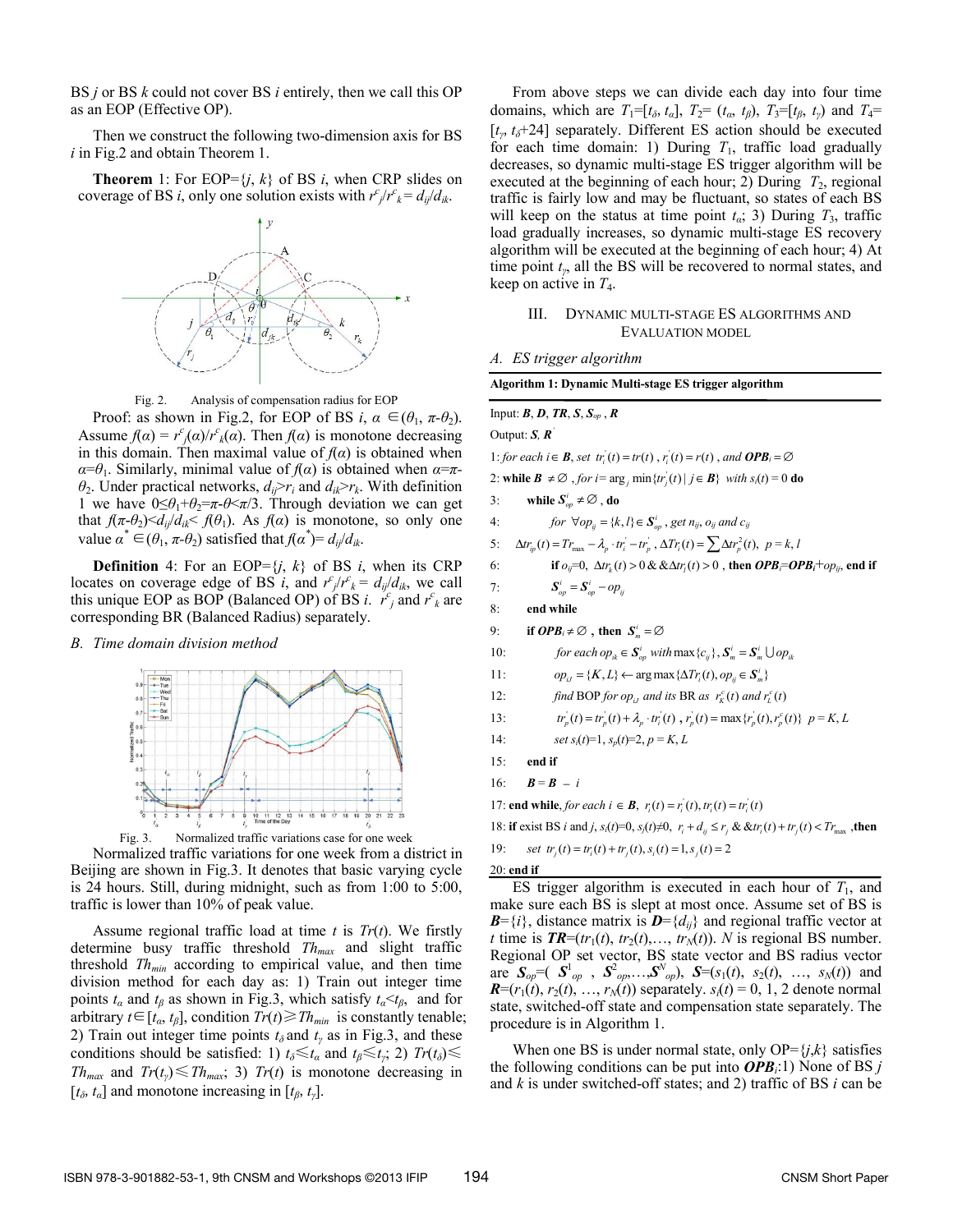accommodated, so  $\Delta tr_i(t) > 0$  and  $\Delta tr_k(t) > 0$ .  $\lambda_p$  is the traffic load distribution ratio, defined as below:

$$
\lambda_p = d_{ip}^2 / \sum d_{ip}^2, p = k, l \tag{1}
$$

 $n_{ij}$ ,  $o_{ij}$  *and*  $c_{ij}$  means number of normal, sleep and compensation BS in  $op_{ij}$ . To maximize compensation efficiency, candidate OP in  $OPB_i$  with maximal  $c_{ij}$  should be considered. These OPs are put into  $S<sup>i</sup><sub>m</sub>$ . *Tr<sub>max</sub>* is the capacity for each BS. Moreover, we should prevent the traffic of compensation BS from overload, so  $op_{i}F\{J, K\}$  in  $S<sup>i</sup><sub>m</sub>$  with maximal  $\Delta Tr_i(t)$  will be selected. For  $op_{i,j}$ , we then find it BOP and BR through definition 4.

After execute effective OP compensation for BS under normal state, we should next consider the probability that one micro BS which can be absorbed by a macro BS. As shown in the end of Algorithm 1, when traffic accommodation requirement is satisfied, micro BS *i* can be switched off as well.

*B. ES recovery algorithm* 

| Algorithm 2: Dynamic Multi-stage ES recovery algorithm                                                                |
|-----------------------------------------------------------------------------------------------------------------------|
| Input: B, D, TR, TR <sup>0</sup> , S, R, {AS <sub>i</sub> }, {CS <sub>i</sub> }                                       |
| Output: $S, R$                                                                                                        |
| 1: for each $i \in B$ , set $tr_i(t) = tr(t)$ , $r_i(t) = r(t)$ , sort $CS_i$ with $\downarrow tr_i^0(t)$ ,           |
| $k \in \mathbb{C}S$                                                                                                   |
| 2: while $\mathbf{B} \neq \emptyset$ , for $i = \arg_i \max \{ tr_i(t)   j \in \mathbf{B} \}$ with $s_i(t) = 2$ do    |
| if $tr_i(t) \geq Tr_{\text{max}}$<br>3:                                                                               |
| if exist BS j, $s_j(t)=1$ , $r_i^0(t) + d_{ij} \le r_i^0(t)$ , $tr_i^0(t) - tr_i^0(t) < Tr_{max}$ , then<br>4:        |
| set $tr_i(t) = tr_i(t) - tr_i^0(t)$ , $CS_i = CS_i - j$ , $s_i(t) = 0$ , $r_i(t) = r_i^0(t)$<br>5:                    |
| else get minimal $PS_i \subseteq CS_i$ , $tr_i(t) - \sum_i \lambda_k \cdot tr_k^0(t) < Tr_{max}$ , $k \in PS_i$<br>6: |
| while $PS_i \neq \emptyset$ , for each $k \in PS_i$ , $j \leftarrow AS_k - i$ do<br>7:                                |
| $tr_n(t) = tr_n(t) - \sum A_n \cdot tr_k^0(t), AS_k = AS_k - p, p = i, j$<br>8:                                       |
| $CS_n = CS_n - k, r_n(t) = \max\{BR_n   q \in CS_p - i\}, p = i, j$<br>9:                                             |
| $s_i(t) = 1, r_i(t) = r_i^{0}(t), PS_i = PS_i - k$<br>10:                                                             |
| 11:<br>end while                                                                                                      |
| 12:<br>end if                                                                                                         |
| 13:<br>end if                                                                                                         |
| 14:<br>$B = B - i$                                                                                                    |
| 15: <b>end while</b> , for each $i \in B$ , $r_i(t) = r_i(t)$ , $tr_i(t) = tr_i(t)$                                   |
| 16: for each $CS_i$ , if $CS_i = \emptyset$ , then                                                                    |
| $s_i(t) = 1, r_i(t) = r_i^0(t)$<br>17:                                                                                |
| $18:$ end if                                                                                                          |

ES recovery algorithm is the inverse process of ES trigger algorithm. This algorithm is executed in each our of  $T_3$ . For each BS under switched-off state, once it's recovered, its state will not change. Assume  $TR^0$  and  $R^0$  represent the traffic vector and radius vector initially.  $A S_i$  is compensation BS set for switched-off BS *i*, and *CSi* is compensated BS set of compensation BS *j*. And then ES recovery procedure is below.

In Algorithm 2, we firstly find the BS *i* with heaviest traffic. And switched-off micro BS under BS *i* is considered then. For macro BS scenario, we get the minimal BS set *PSi* which can decrease the load of BS *i* under *Trmax*. Then we update traffic of

compensation BS *i*, *j* and recover BS  $k \in PS$  *i* to normal state. For compensation radius, only the remain BS in  $CS_i$  will be guaranteed. So coverage requirement is still satisfied.

We can easy find that complexity of Algorithm 1 is  $O(N \cdot$ max { $\mathbf{S}^i_{op}$ }). Based on analysis in section II, we know that O(*N*·max $\{|\mathbf{S}^i_{op}|\}\right) \approx O(N)$ , which means complexity is linear. For similarly complexity of Algorithm 2 is O(*N*) as well.

#### *C. Efficiency Evaluation model*

We should model the traffic firstly. A consecutive traffic density model in [13] is adopted. Assume ES region is  $L, x \in L$ denotes the location, then coverage area of BS *i* is *Li*. For location *x*, the poisson arrival rate is  $\delta(x;t)$ , and the data flow length is independent distribution with average  $1/\mu(x;t)$ . Then traffic density at *x* is  $T(x;t) = \delta(x;t)/\mu(x;t)$ , and  $tr_i(t)$  is in (2):

$$
tr_i(t) = \int \{T(x;t) \mid x \in L_i\} dx \tag{2}
$$

Based on Shannon theorem, throughput at *x* location under BS *i*, denoted as  $c_i(x;t)$  is shown below:

$$
c_i(x;t) = T(x;t) \cdot B_W \cdot \log(1 + \varphi_i(x;t)) / M \tag{3}
$$

*M* and  $B_W$  are data length and bandwidth for each physical resource unit.  $\varphi_i(x;t)$  is the received signal-to-interference ratio from BS *i* , which is shown in (4).

$$
\varphi_i(x;t) = g_i(x;t) \cdot p_\alpha^i(t) / \left( \sum_{k \neq j, k \in B} g_k(x;t) \cdot p_\alpha^k(t) + \sigma^2 \right) \tag{4}
$$

 $g_i(x;t)$  is the channel gain from BS *i*, which is obtained from down link budget.  $p^i_{\alpha}(t)$  is the transmit power of BS *i* and  $\sigma^2$ denotes the average power noise. Then  $p^i_r(x;t) = g_i(x;t) \cdot p^i_a(t)$ denotes the received signal strength from BS *i* at location *x*. As ES mechanism is a tradeoff among ES gain and coverage, interference and throughput, so CDF (Cumulative Distribution Function) of  $p^i_r(x;t)$ ,  $\varphi_i(x;t)$  and  $c_i(x;t)$  will be evaluated as performance metrics. Moreover, energy efficiency evaluation will refer to the model in [11].

#### IV. SIMULATION AND DISCUSSION

# *A. Simulation Scenario*

In our simulation BS topology obtained from a practical LTE network. There are  $135\overline{BS}$  with BS density as  $2.25$  /km<sup>2</sup>. height of BS is between 10m~30m, and antenna tilt is between 11.4 and 14.8 degree. Maximal transmit power, antenna gain, PDCCH power and allowed uplink power is 46 dBm, 15 dBi, 29 dBm and -101.5dBm. PRB of macro and micro BS are 100 and 50. For UE, average antenna height, maximal transmit power, antenna gain and allowed downlink power are 1.5m, 23dBm, 1dBi and -120 dBm. Okumura-Hata propagation model is used for uplink and downlink budget.

Moreover, *Th<sub>max</sub>* and *Th<sub>min</sub>* are 0.9 and 0.1, for macro BS, average of  $p^i_{\beta}$  and  $p^j_{\gamma}$  are 201W and 305W, and  $\psi_i$  is set as 5.38 from [12]. For micro BS with coverage radius smaller than 200 m, average value of  $p^i_{\beta}$ ,  $p^i_{\gamma}$  and  $\psi_i$  are 33.7 W, 72.3 W and 6.35.  $P_s$  is 10% of maximal transmit power and  $\varepsilon$  is 0.01. *M* is 1 Mbit and  $B_W$  is 3MHz. HTTP service is supplied. Arrival rate is  $\delta(x;t) = x \cdot \delta(t)$ , *x* is 10<sup>-4</sup> and  $1/\mu(x;t)$  is 100 kbyte. We call the method in [12] as TESM, though it's not suitable for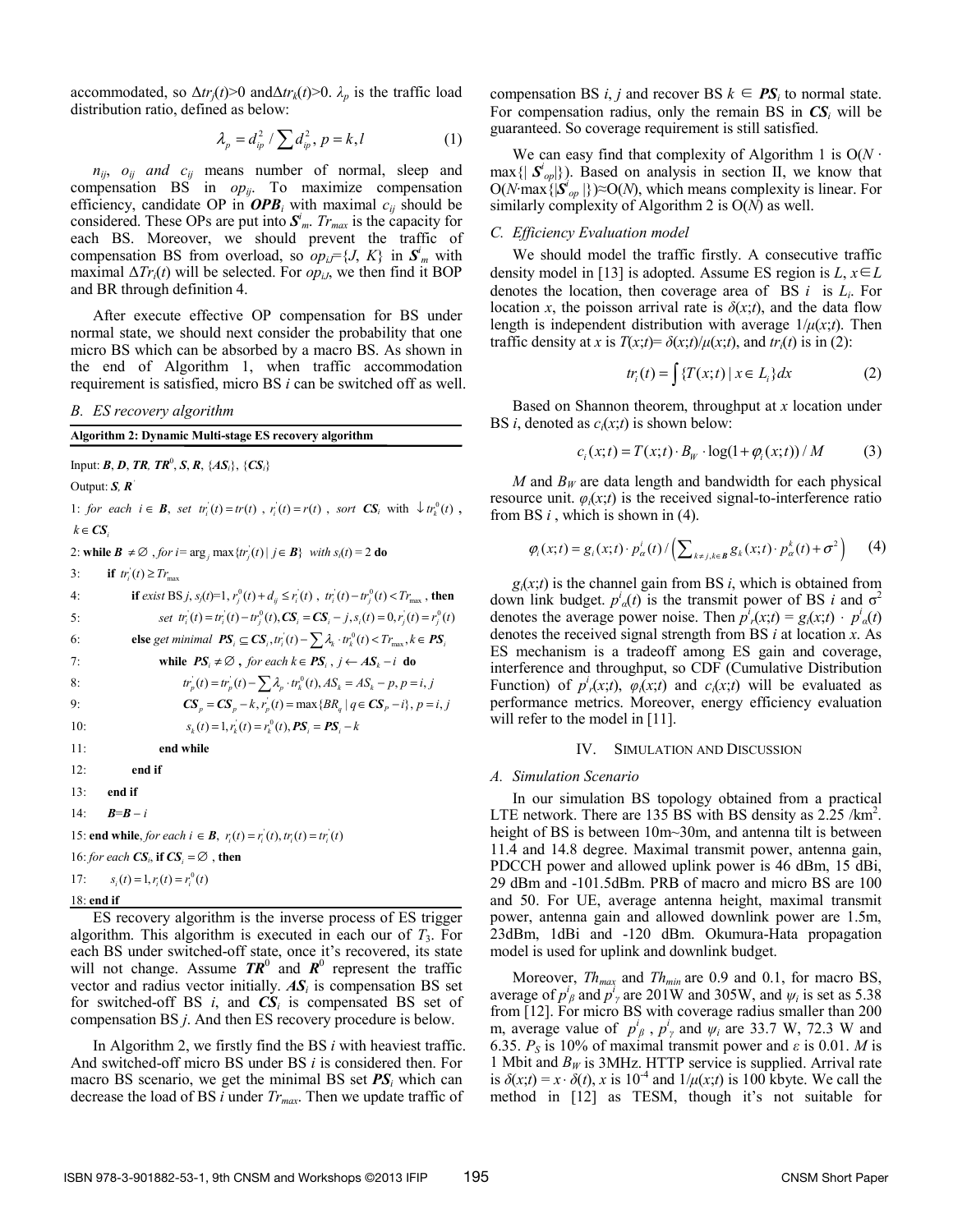heterogeneous networks, we still set it as a baseline. Multiple parameter adjustment method in [11] is adopted.

# *B. Result analysis*

Based on Algorithm 1 and Algorithm 2, for Monday, number of switched-off BS variation is shown in TAB.I.

| Traffic     | <b>Time domain</b>         | <b>Switched-off BS number</b> |                     |  |
|-------------|----------------------------|-------------------------------|---------------------|--|
|             |                            | DM-ESMM-BC                    | <b>TESM</b>         |  |
|             | $24:00~5:00/T_2$           | 63                            | 64                  |  |
| Practical   | $6:00-9:00/T_3$            | 63, 29, 13, 13                | 64, 47, 17, 17      |  |
|             | $10:00~21:00$ / $T_4$      |                               |                     |  |
|             | $22:00~24:00/T_1$          | 38, 63, 63                    | 17,61,64            |  |
|             | $1:00-4:00/T_2$            | 63                            | 64                  |  |
|             | $5:00~11:00$ / $T_3$       | 63, 63, 63, 48, 42, 8         | 64, 64, 64, 47, 47, |  |
| theoretical |                            |                               | 17.3                |  |
|             | $12:00~15:00$ / $T_4$      |                               |                     |  |
|             | 16:00~23:00/T <sub>2</sub> | 0,20,31,48,51,63              | 0,3,17,47,47,64     |  |
|             |                            | ,63,63,63                     | ,64,64,64           |  |

TABLE I. OUTCOMES FOR ALGORITHM 1 AND 2

From TAB.I we can find more BS can be switch-off for practical traffic. And maximal number of BS for the two methods is almost the same. Results for other days are similar. Still, under practical traffic model, CDF of RSRP  $\ge$  -120 dBm with our mechanism and TESM, and without ESM are 98.96%, 95.80% and 99.52% separately, our mechanism takes on just a little lower coverage than oridinary, but better performance than TESM.



Fig. 4. Regional SINR and throughput distribution From Fig.4 (a) we can find that interference is sacrificed for saving energy. But our mechanism is still better than TESM.

From Fig.4 (b) we can find that 5% edge user throughput is degraded as tradeoff as well, but our mechanism is fairly lower than TESM. Similarly, for theoretical traffic model, as shown in Fig.4 (c) and Fig.4 (d), our mechanism takes on better service performance during most value intervals. As outcomes for other days during weekdays and weekends is similar with Monday. We just omit their analysis here.

At last, regional ES gain in this week for DM-ESMM-BC and TESM is shown in Fig.5. Maximal ES gain of our mechanism is 25.1% on Saturday. we can still conclude the following outcomes: 1) ES gain for theoretical traffic model is higher than practical model, as it is smoother as with longer  $T_1$ and  $T_3$ . 2) As traffic in weekends is lower than weekdays, so ES gain of weekends is higher than weekdays. 3) For practical traffic model, ES gain for DM-ESMM-BC is lower than TSM, but deviation is lower than 2%. Still, for theoretical traffic model ES gain of DM-ESMM-BC is better than TESM, which means our mechanism is suitable for theoretical traffic model.



Fig. 5. Regional ES gain in one week

As more BS can be switched-off in our mechanism than methods which execute ES trigger and recovery once, such as methods in [7-11], so our ES gain will higher than them. Comparing to TESM, our mechanism takes on better performance for RSRP, SINR and throughput, and even more energy efficient for theoretical traffic model. Moreover, complexity of our algorithms is just  $O(N)$ , but TESM is  $O(N^2)$ , so we can conclude that our mechanism is a reasonable, feasible and efficient ESM method.

#### V. CONCLUSIONS AND FUTURE WORK

Next new technologies such as CoMP (Coordinated Multi-Point), ICIC (Inter-Cell Interference Coordination) will be considered in ESM. Moreover, other efficient evaluation metrics for ESM mechanism such as ECG (Energy Consumption Gain), and energy consumed per bit and per km will be assessed as well.

# ACKNOWLEDGMENT

This research is supported by the Funds for Creative Research Groups of China (61121061), NSFC (61271187) and Chinese Universities Scientific Fund (BUPT2012RC0608).

#### **REFERENCES**

- [1] T. Chen, Y. Yang, H. Zhang, H. Kim and K. Horneman, "Network energy saving technologies for green wireless access networks," *IEEE Wireless Communications*, vol. 18, no. 5, pp. 30-38, 2011.
- [2] C. Lubritto, A. Petraglia, C. Vetromile, S. Curcuruto, M. Logorelli, G. Marsico and A. D'Onofrio, "Energy and environmental aspects of mobile communication systems," *Energy*, vol. 36, no. 2, pp. 1109-1114, 2011.
- [3] Z. Niu, Y. Wu, J. Gong and Z. Yang, "Cell zooming for cost-efficient green cellular networks," IEEE Communications Magazine, vol. 48, no. 11, pp. 74-79, 2010.
- [4] 3GPP TS 32.551, V11.3.0, "Energy Saving Management (ESM); Concepts and requirements," 2012.